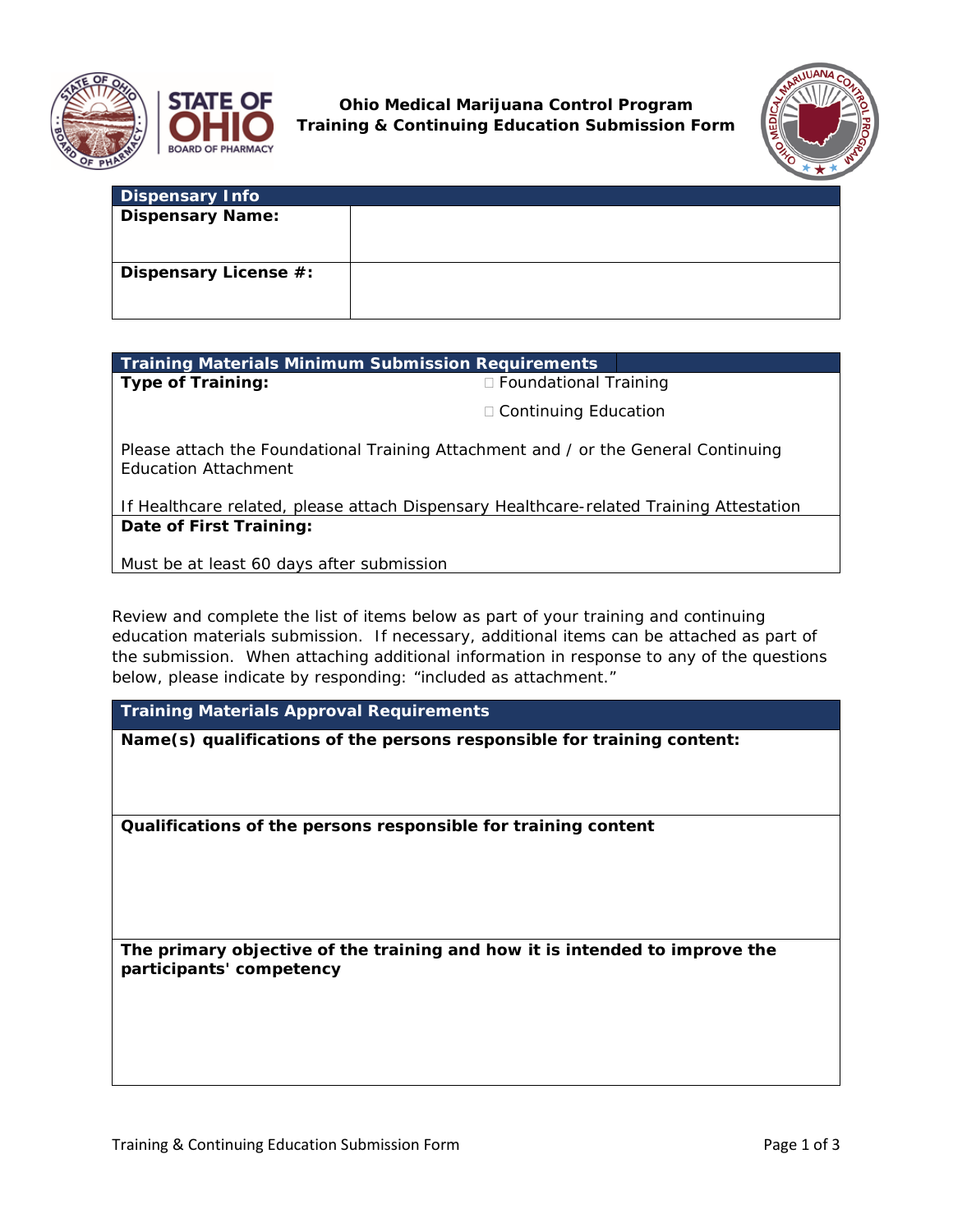



**Ohio Medical Marijuana Control Program Training & Continuing Education Submission Form**



|                                                                                                                                   | <b>Training Materials Approval Requirements</b> |           |  |  |
|-----------------------------------------------------------------------------------------------------------------------------------|-------------------------------------------------|-----------|--|--|
| The number of intended trainings for the next twelve-month period and the<br>number of participants for each training             |                                                 |           |  |  |
|                                                                                                                                   |                                                 |           |  |  |
| Brochures describing the training activity attached<br>(Required unless materials have been internally developed and are only for |                                                 |           |  |  |
| internal use)                                                                                                                     |                                                 |           |  |  |
|                                                                                                                                   | $\square$ Yes                                   | $\Box$ No |  |  |
|                                                                                                                                   |                                                 |           |  |  |
| Method or manner of presenting materials (e.g. in-person presentation, webinar,<br>$etc.$ )                                       |                                                 |           |  |  |
|                                                                                                                                   |                                                 |           |  |  |
|                                                                                                                                   |                                                 |           |  |  |
| Agenda with a detailed time schedule                                                                                              |                                                 |           |  |  |
|                                                                                                                                   |                                                 |           |  |  |
|                                                                                                                                   |                                                 |           |  |  |
|                                                                                                                                   |                                                 |           |  |  |
|                                                                                                                                   |                                                 |           |  |  |
|                                                                                                                                   |                                                 |           |  |  |
| Is there a set of training materials attached?                                                                                    |                                                 |           |  |  |
|                                                                                                                                   |                                                 |           |  |  |
|                                                                                                                                   | □ Yes                                           | $\Box$ No |  |  |
|                                                                                                                                   |                                                 |           |  |  |

*I declare under penalties of falsification as set forth in Chapters 2921., 3715., 3719., 3796., and 4729. of the Ohio Revised Code that I am the designated representative for the dispensary identified in this submission. I hereby acknowledge that by submitting this content for foundational training or continuing education approval that the license-holder submits to the jurisdiction of the State of Ohio Board of Pharmacy and to the laws of this State for the purpose of enforcement of Chapters 2925., 3715., 3719., 3796., and 4729. of the Ohio Revised Code and all related laws and rules.*